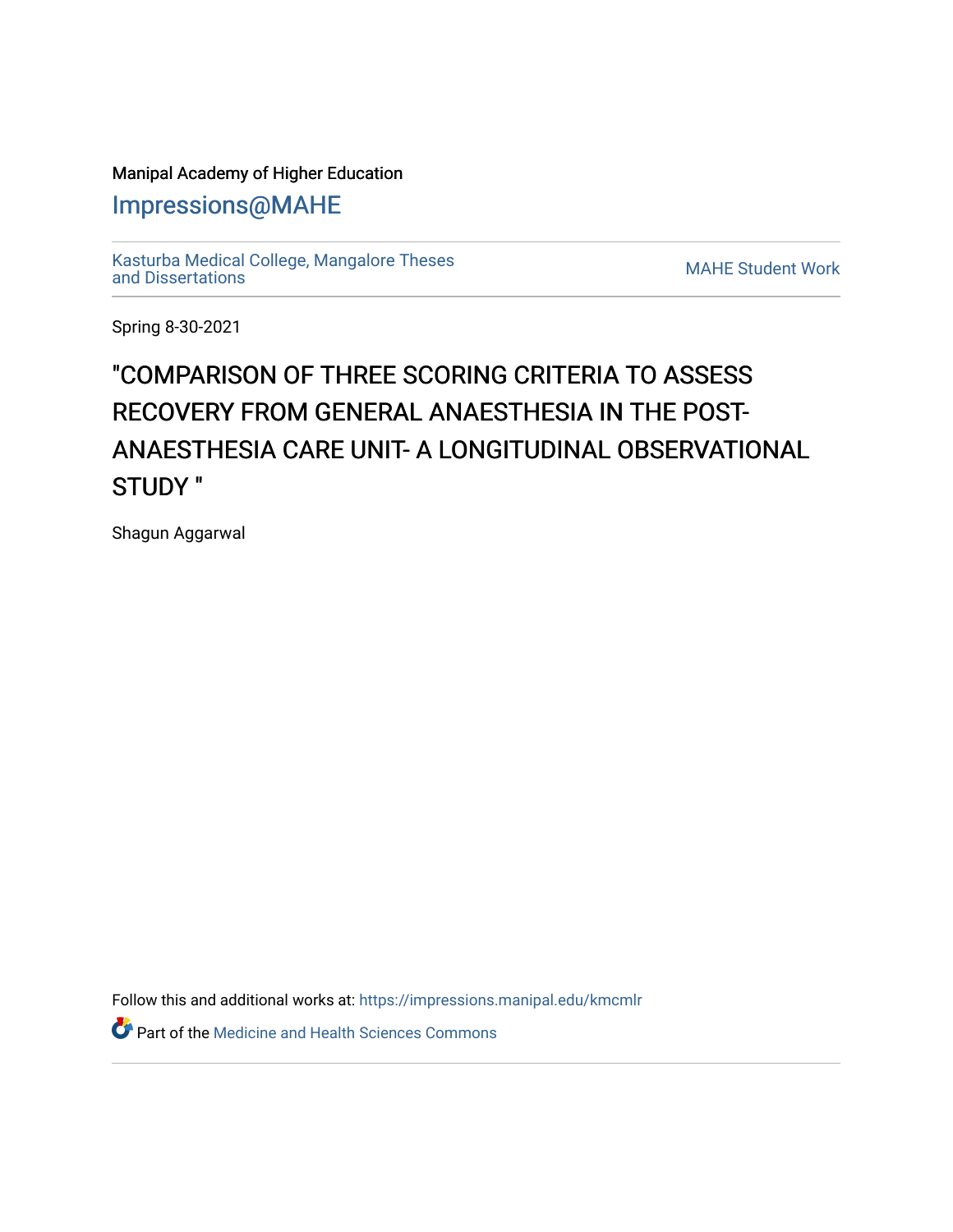#### TITLE PAGE

① Title- COMPARISON OF THREE SCORING CRITERIA TO ASSESS RECOVERY FROM GENERAL ANAESTHESIA IN THE POST-ANAESTHESIA CARE UNIT- A LONGITUDINAL OBSERVATIONAL STUDY

② Author information:

Dr. Shagun Aggarwal M.B.B.S. Junior Resident, Department of Anaesthesiology Kasturba Medical College, Mangalore. Manipal Academy of Higher Education, Manipal. Karnataka, India

Dr. Sumesh T. Rao M.B.B.S., MD Professor, Department of Anaesthesiology Kasturba Medical College, Mangalore. Manipal Academy of Higher Education, Manipal, Karnataka, India. Phone number:  $+91-9449167895$  / Email: drstrao@gmail.com

Date of preparation :- 30 august 2021